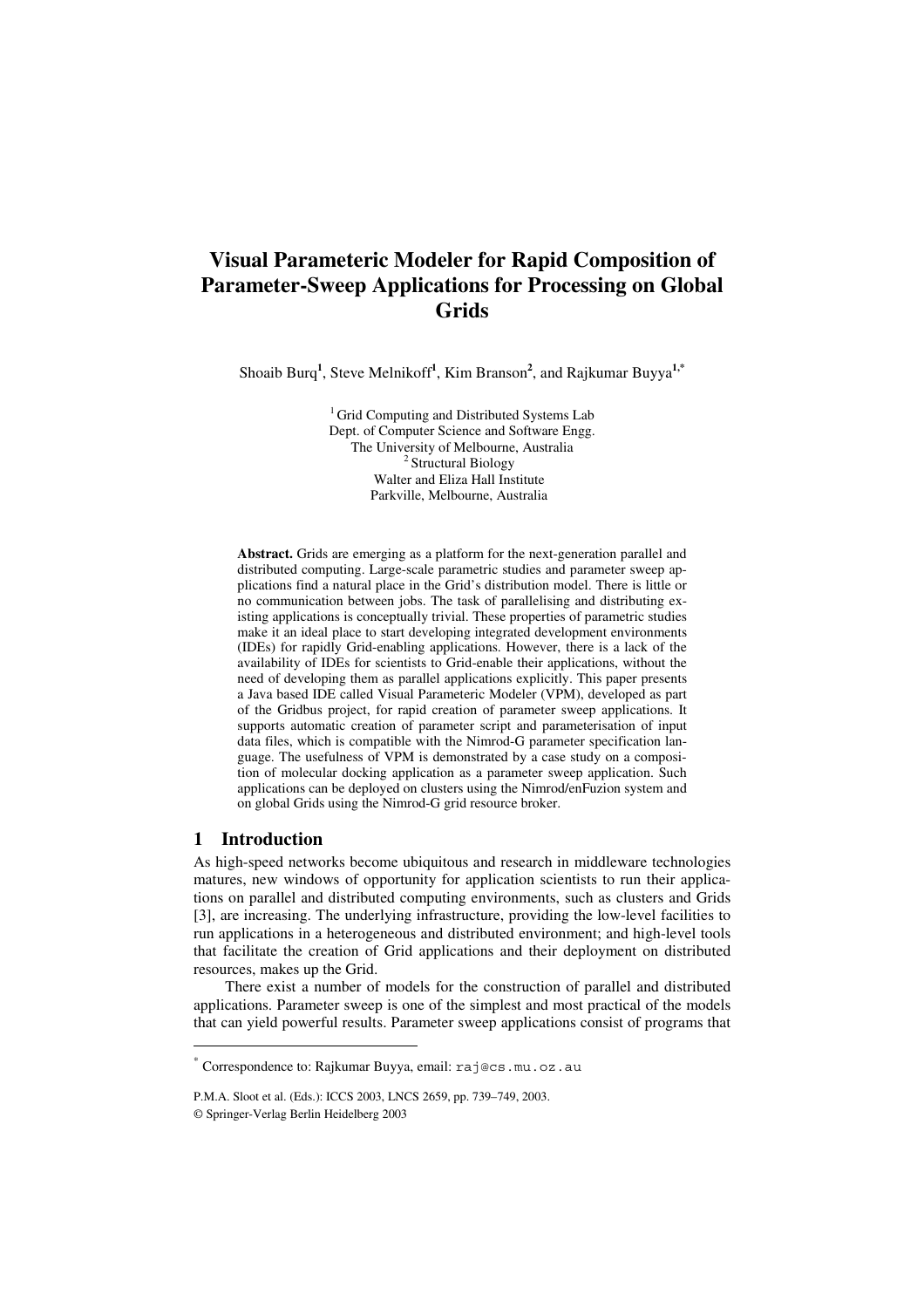are run independently on different nodes with different input parameters or data sets. There are numerous application areas where parametric studies find a use. Some application scenarios include:

- molecular biologist (drug designer) looking for compounds, in a large chemical data sets , that best dock with a particular protein [8];
- geologist looking at the change in the density and depth of ore-body and the overlying rock's density to optimize cost and production;
- aerospace engineer understanding the role of geometry parameters in the aerodynamic design and optimization process [11];
- high energy physicist investigating on the origin of mass by analysing petabytes of data generated by high-energy accelerators such as the LHC (Large Hadron Collider) [14]; and
- neuroscientist performing brain activity analysis by conducting pair-wise cross co-relation analysis of MEG (Magneto-EncephaloGraphy) sensors data [13].

The practical implications of performing parametric studies make it difficult for an application scientist, who has little or no knowledge of distributed computing, to use it effectively. The vision of the Grid is precisely to bridge this gap by providing a seamless access to compute and other scientific resources without the need of users concerning about the lower-level details of the computing infrastructure or the resource management issues [1]. High-level tools for creation of distributed applications and their deployment on the Grid make up an essential part of this vision. Currently, there is still lack of the availability of integrated development environments (IDEs) with visual interface for scientists to rapidly Grid-enable their existing applications.

This paper presents a Java based IDE called Visual Parameteric Modeler (VPM), developed as part of the Gridbus project, for rapid creation of parameter sweep applications. VPM provides a simple visual interface for the manipulation of scripts or input files of existing applications. Users can assign parameters to certain values by highlighting them. They can select from a number of different data types and domains to describe their parameters. VPM also incorporates a task editor for creating the tasks carried out by different jobs during different stages of a distributed execution. The parameters and tasks together provide the basis of each run. VPM allows the rapid creation and manipulation of the parameters. While being flexible, it is also simple enough for a non-expert to create a parameter script, known as a plan file. The parameter sweep applications composed using VPM can be deployed on global Grids using the Nimrod-G resource broker that supports scheduling based on the user's quality of service (QoS) requirements – such as the deadline, budget, and optimization preference – and the access price of resources.

The rest of this paper is organised as follows. Section 2 presents related tools and their capabilities including differences. The VPM architecture is discussed in Sect. 3 and the design and implementation is discussed in Sect. 4. The use of VPM for composing molecular docking application as a parameter sweep application is presented in Sect. 5, followed by a conclusion in Sect. 6.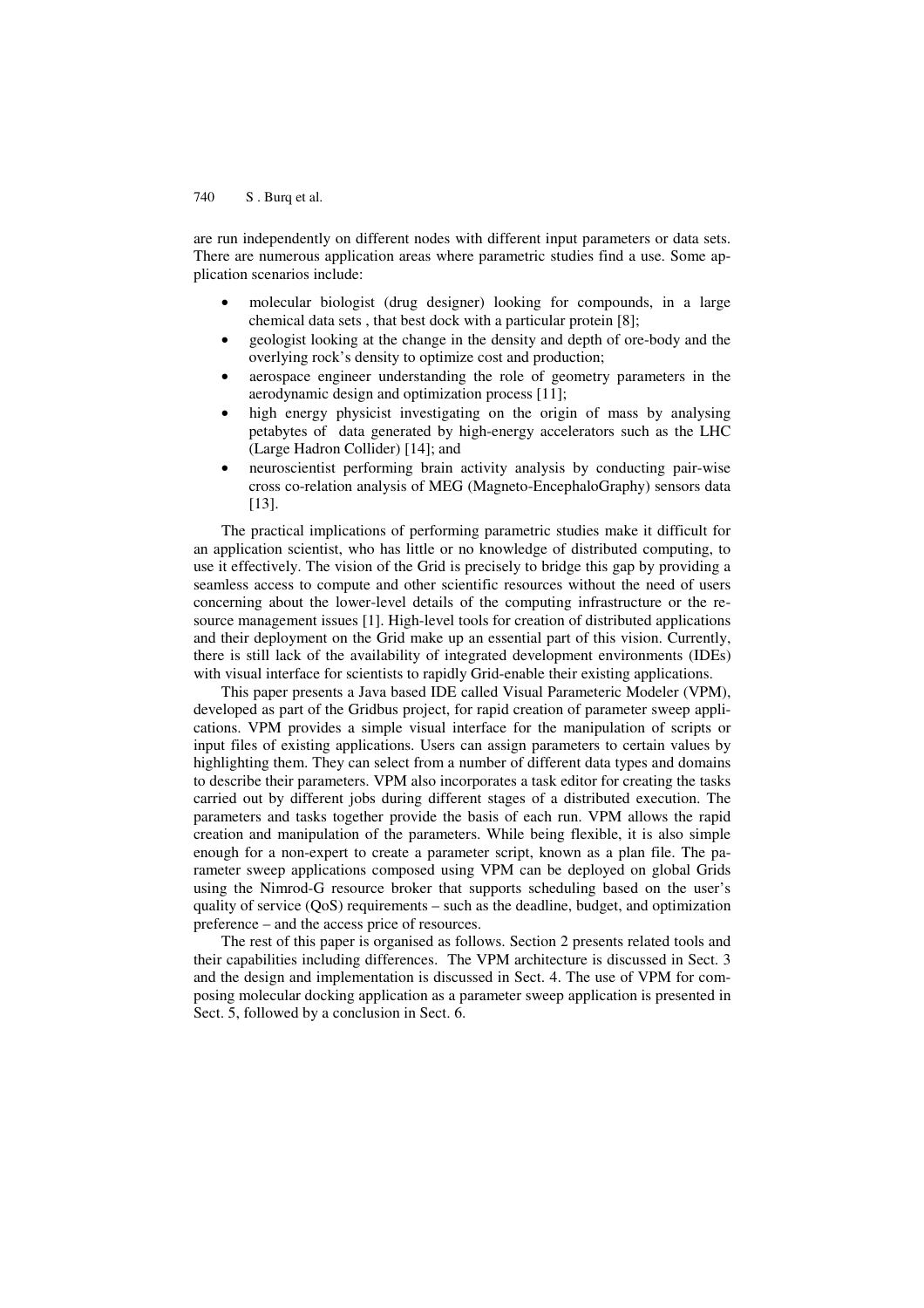## **2 Related Work**

VPM draws inspiration from or builds on the concepts developed in Nimod [2] and its commercial version (Enfuzion [1]); and its Grid-enabled version (Nimrod-G [9]) that support the creation and execution of parametric applications on clusters and Grids respectively. A declarative language, called parameter specification language, supported by Nimrod describes the parameters and the tasks that make up the plans.

For the creation of plans, Enfuzion takes a wizard approach. Enfuzion will take a user through the operation of creating a job specification file step-by-step, because it is too complex for novice users to create parameter script on their own. In the input file to the application, the user must change the value assigned to a parameter to a place marker. Although simple and less prone to error, this approach is too rigid, slow and cumbersome for someone working on several input files at the same time. As the parameter script and parameterized input data files generated by VPM confirm to the Nimrod parameter specification language, it serves as a complimentary tool. This ensures that VPM can be used by EnFuzion and Nimrod-G users.

Using VPM, the users can select all application input data/configuration files and parameterise easily. The users can drag and select the value in the input file that they wish to assign a parameter to, or they can create parameters independent of an input file. This gives the user a great deal of flexibility and control. By giving the user fields to input their parameter configuration and then generating the plan specification automatically we can prevent errors. Even if the users create parameter script in their favorite editor, VPM allows them to import and make use of its capabilities. Once the plan specification is created, the users proceed to execution phase during which they have an option of changing values assigned parameters. Like enFuzion, the VPM will automatically create application jobs each with different parameter values will be created. Such jobs can be analysed on clusters or Grids using enFuzion or Nimrod-G respectively.

Other related works include, APST (AppLeS Parameter Sweep Template) [10] and NASA IPG (Information Power Grid) parameter process specification tool [11]. APST expects application scientists to explicitly create jobs and assign parameter values to them. IPG provides graphical environment for parameterising the data files. Both the APST and IPG schedulers use traditional system centric policies for resource allocation. As VPM confirms to the Nimrod-G parameter specification language, it enables the users to harness Grid resources using the Nimrod-G resource broker depending on their QoS requirements and the access price of resources. Thus, it supports the Grid economy, which is essential for management and allocation of resources based on the supply and demand.

## **3 Architecture**

The visual parameteric modeler architecture and parameter sweep application creation flow model is shown in Fig. 1. VPM supports the creation of a new parameter sweep applications from scratch or the utilisation of the existing parameterised application plans with further update. In the first case, the users can add all those files to be pa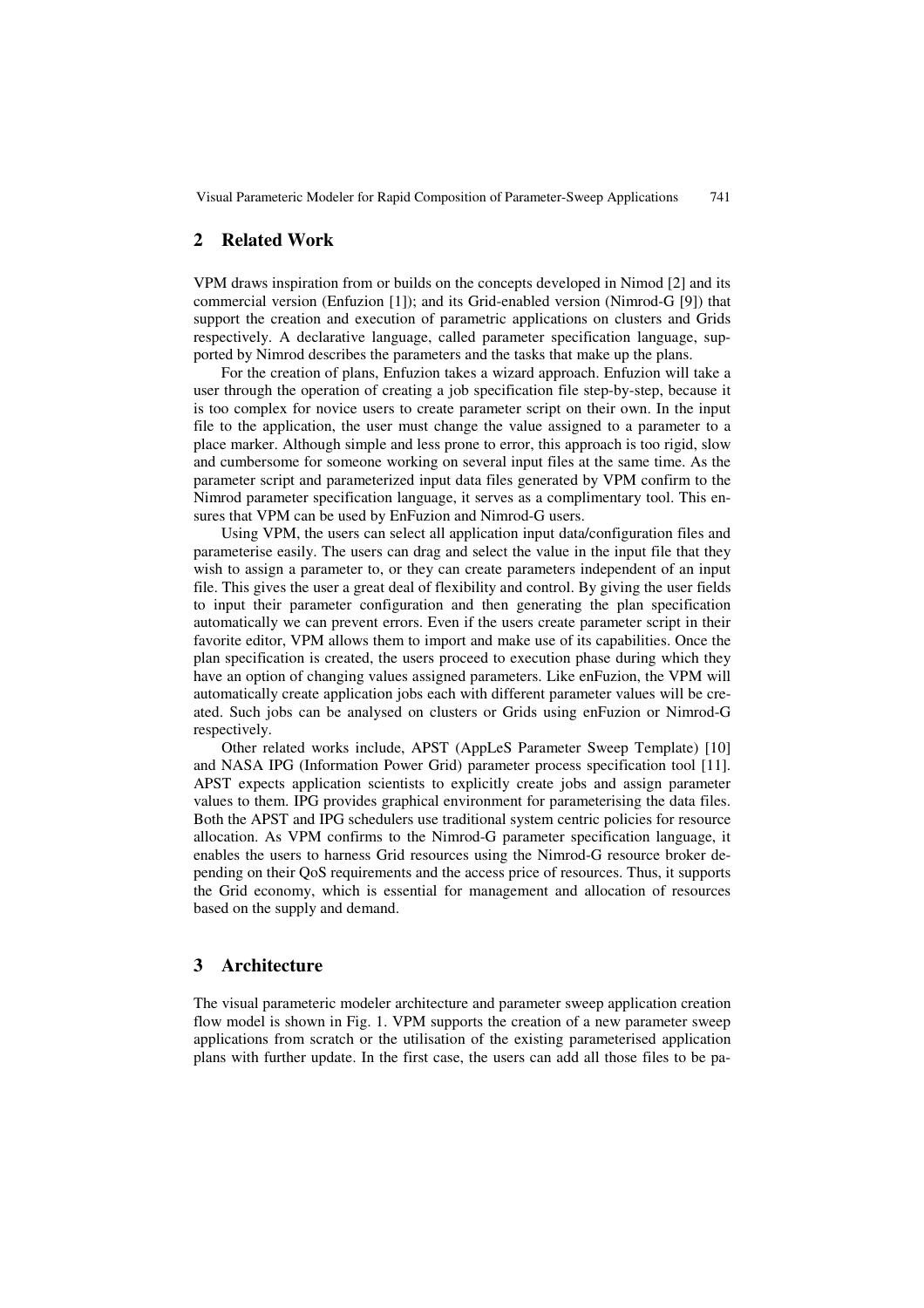rameterised and use VPM to parameterise data items of interest. In the second case, the users can import the existing parameteric plans and pass through the VPM scanner and parser that identify parameters and make them available for further update. The users can use the VPM task editor to create a task to be associated with jobs. Based on parameter types and their values a number of jobs, each representing a different parameter scenario, are generated automatically.



**Fig. 1.** The visual parameteric modeler architecture

VPM consists of three major visual components: Project, Input Files and Tasks. These components are represented as Project Window, Input File Window and Task Editor, respectively. The design of VPM, shown in Fig. 2, allows a single project to have several input data files and tasks.

These visual components provide the user access to the objects that encapsulate the plan's information-model, namely to ParamObject and GBTask. ParamObject is created and manipulated from the project window or input file window, while the GBTask is created and manipulated using the TaskEditor.

A plan consists of parameters and task. In VPM, parameters are internally represented as ParamObjects and tasks as GBTasks. ParamObjects are created by any of the following three methods.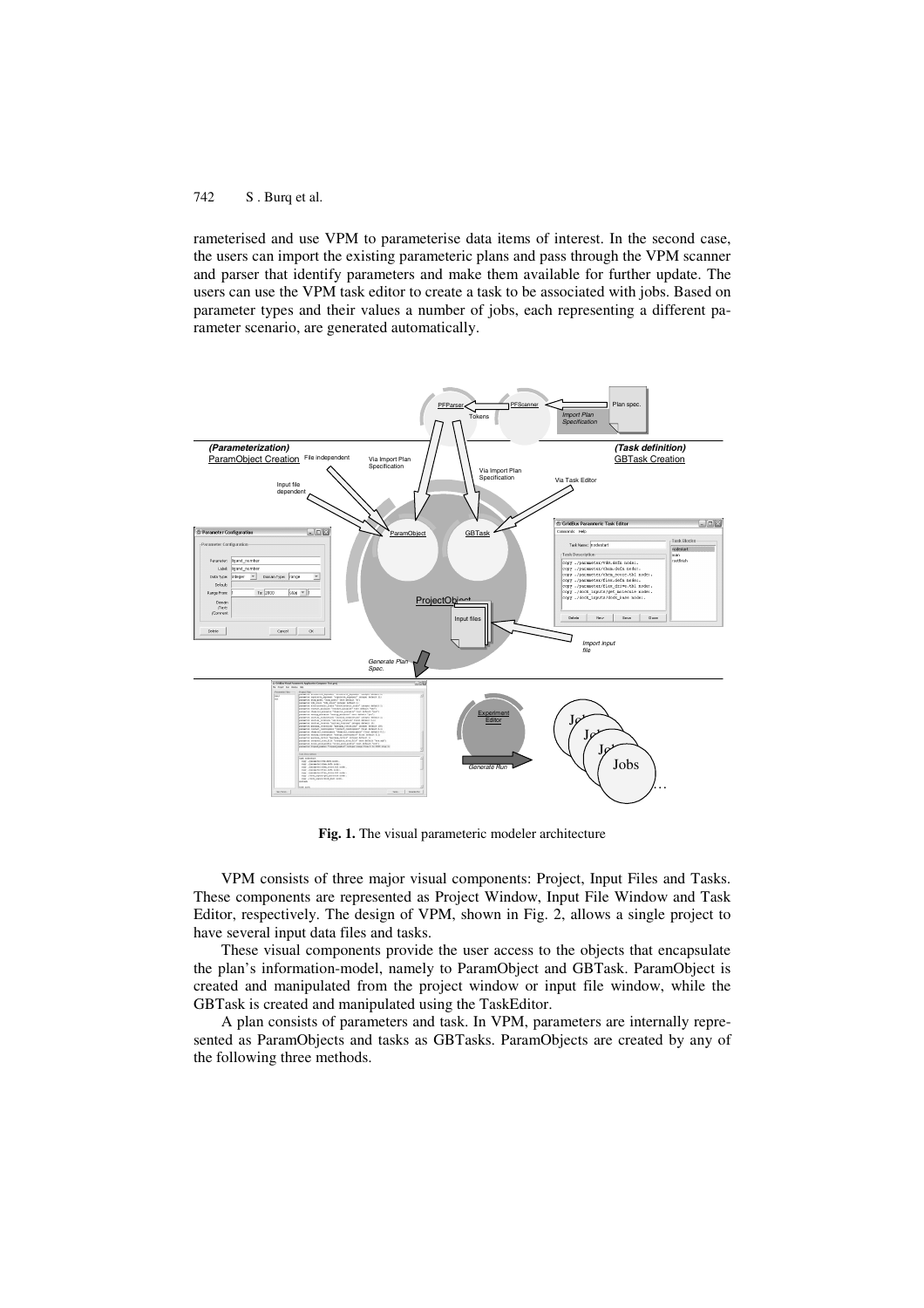- File dependent parameterization
- File independent parameterization
- Via imported plan specification

### *File Dependent Parameterization*

Once an input file or a script file is imported into VPM, values that have to be assigned parameters are highlighted and the parameter defined and assigned by a simple click of mouse.



**Fig. 2.** Basic visual components of VPM

## *File Independent Parameterization*

New parameters may also be created by simply defining its properties.

## *Via Imported Plan Specification*

VPM contains a LALR (Look Ahead, Left to Right) parser for plan specification that confirms to the Nimrod parameter specification language. This allows the reuse of an existing plan file (parameter script). The parser translates each parameter definition into a ParamObject and each task description into a GBTask (see Figure 1).

#### *Experiment Editor and Job Generation*

Once a plan specification is completed, VPM can generate a run specification. This enumerates every value lying within the range of the parameters described by the plan, and a description of the jobs in terms of the values assigned to them. Hence, the run specification describes the distribution model of the application parameterized using VPM.

## **4 Design and Implementation**

VPM is coded in Java and MVC (Model-View-Controller) architecture [12] design pattern that decouples the data model from the component that represents it on the screen. The graphical user interfaces are created using the Java Swing component set that uses MVC architecture consistently.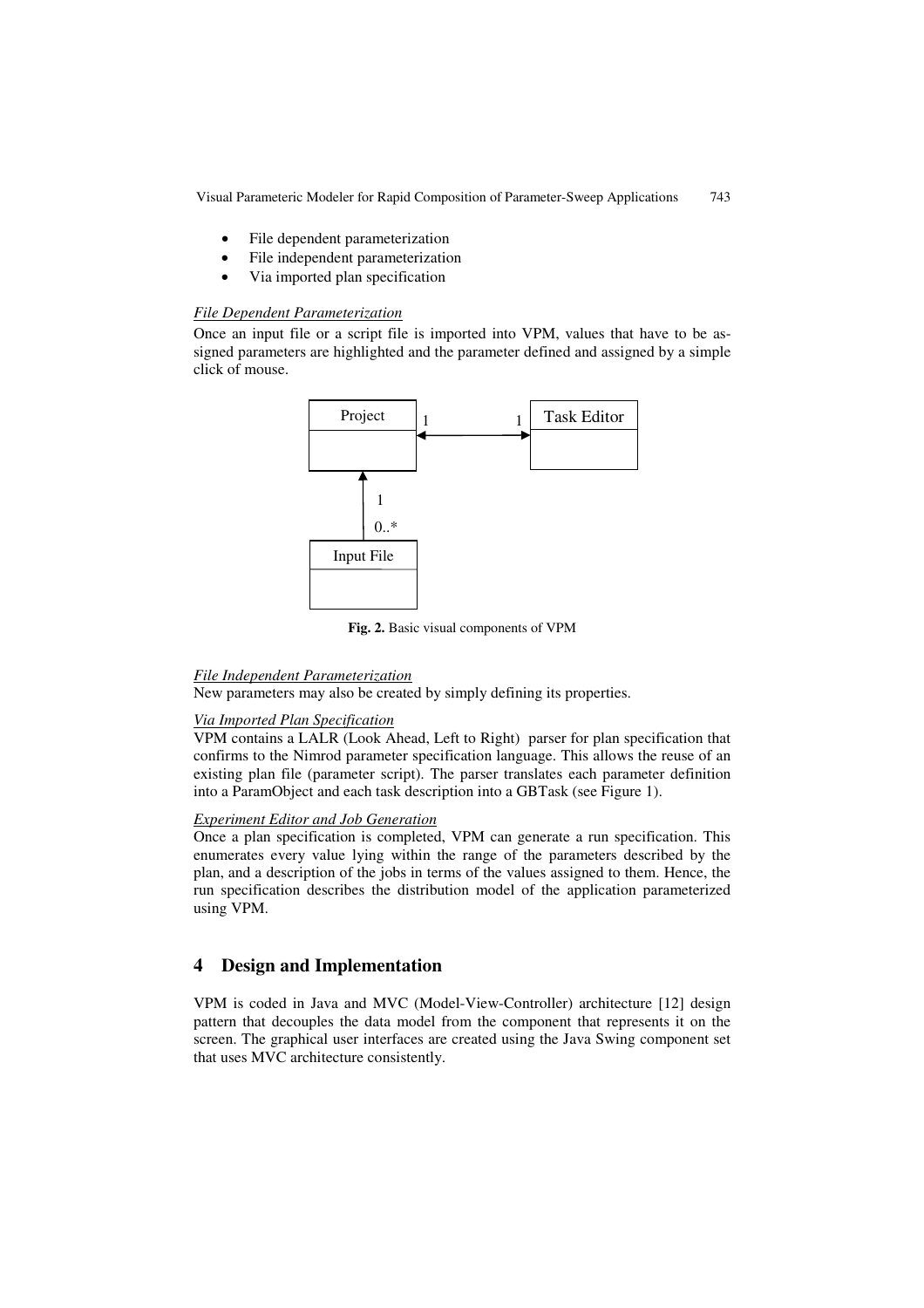Besides the above-mentioned objects, VPM has various components that facilitate the creation of a plan specification (parameter script) and parameterisation on input data files. VPM consists of many packages and associations and reverseassociations between them are shown in Fig. 3. The arrow heads point at the dependent packages. Notice, a single class, Jobs, in GBJobs package, is responsible for the production of Grid enabled jobs. This can be extended to support creation of job specification for different scheduling systems.

### *ExperimentEditor*

This contains the GUI classes for the ExperimentEdior. It also contains a controller class (following the classic MVC architecture) that processes the user input.



**Fig. 3.** VPM package associations and reverse-associations

## *GBJobs*

This contains a single class, Jobs. "Jobs" takes as its input a count (N) of those parameters that have a range of values and an array of integers of size N containing the maximum value taken by each of these parameters.

## *GBTask*

This package contains a single class, GBTask. It is a serializable object. It encapsulates the commands that execute during different phases of the distributed run.

## *GridBus*

This is the largest package containing mostly the GUI classes for VPM. Following the MVC architecture, it contains all the "view" components. It also includes a utility class, called GBFileManager, for handling all file operations within VPM. In addition, this package contains the class that has VPM's main method, named Project.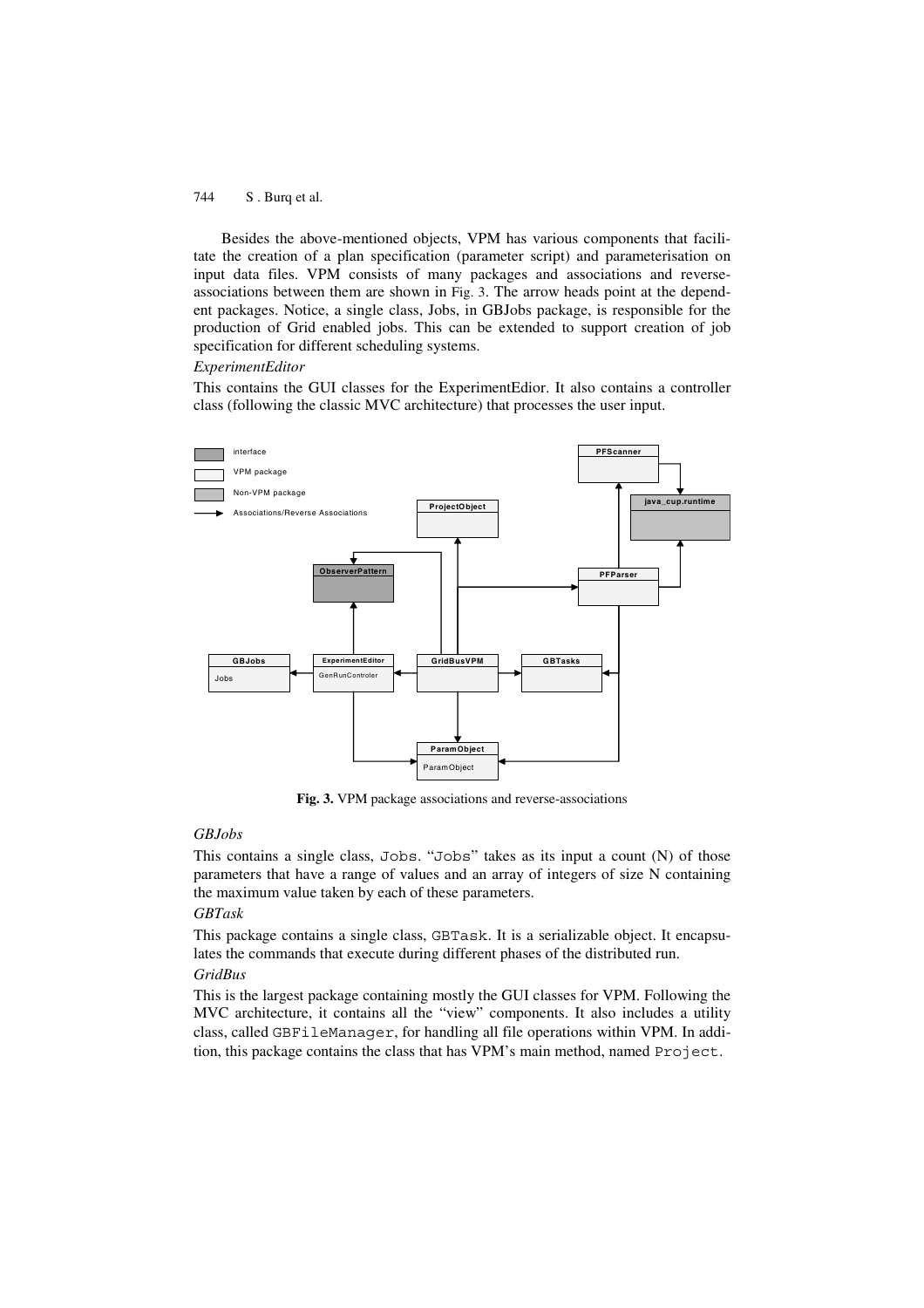#### *ObserverPattern*

This package contains two interfaces *Observer* and *Subject*. This facilitates the implementation of MVC architecture, by decoupling related objects [4]. A subject may have a number of observers. All observers are notified when the subject undergoes a state change. In response, the observer may query the subject to synchronize its state with the subject. The observer implements the update() method while the subject implements the addObserver() and removeObserver() method. On a state change, the subject calls each observer's update method.

## *ParamObject*

This package contains a single class: ParamObject. The ParamObject is the heart of VPM. It is a serializable object encapsulating the state of a parameter, it contains two key methods: makePlanStep() and makeRunStep(). These methods are responsible for automating the process of plan and run specification creation. The makePlanStep method converts the fields of the ParamObject into a line of the simple declarative language following the grammar of Fig. 4. makeRunStep converts a parameter's declaration into a statement of a run specification. This declaration identifies the possible value(s) taken by the parameter. Currently makeRunStep generates a Nimrod-G readable statement.

| $plan \rightarrow plan \; rest   error  \varepsilon$                |
|---------------------------------------------------------------------|
| $rest \rightarrow planStep   taskBlock   new line$                  |
| $planStep \rightarrow PARAMETER$ ID label type domain SEMI          |
| $label \rightarrow LABEL QUOTE   QUOTE   E$                         |
| $type \rightarrow INTEGR$   $FLOAT$   $TEXT$   $FILE$               |
| $domain \rightarrow DEFAULT$ value _opt                             |
| <i>RANGE range values</i> domain2                                   |
| SELECTANY value _list default _opts                                 |
| SELECTONE value list default opt                                    |
| <i>RANDOM range values</i> points opt                               |
| COMPUTE expr                                                        |
| JITP jitp_expr                                                      |
| points_opt $\rightarrow$ POINTS value_opt $\epsilon$                |
| $default\_opts \rightarrow value\_opt value\_list   value\_opt$     |
| domain2 $\rightarrow$ POINTS value_opt STEP value_opt $\varepsilon$ |
| value_opt $\rightarrow$ ID   QUOTE   NUM                            |
| $\exp r \rightarrow \exp r$ PLUS term $\exp r$ MINUS term $\exp r$  |
| $term \rightarrow term$ TIMES factor   factor                       |
| $factor \rightarrow NUMBER   LPAREN \text{expr RPAREN}$             |

**Fig. 4.** Context free grammar for plan specification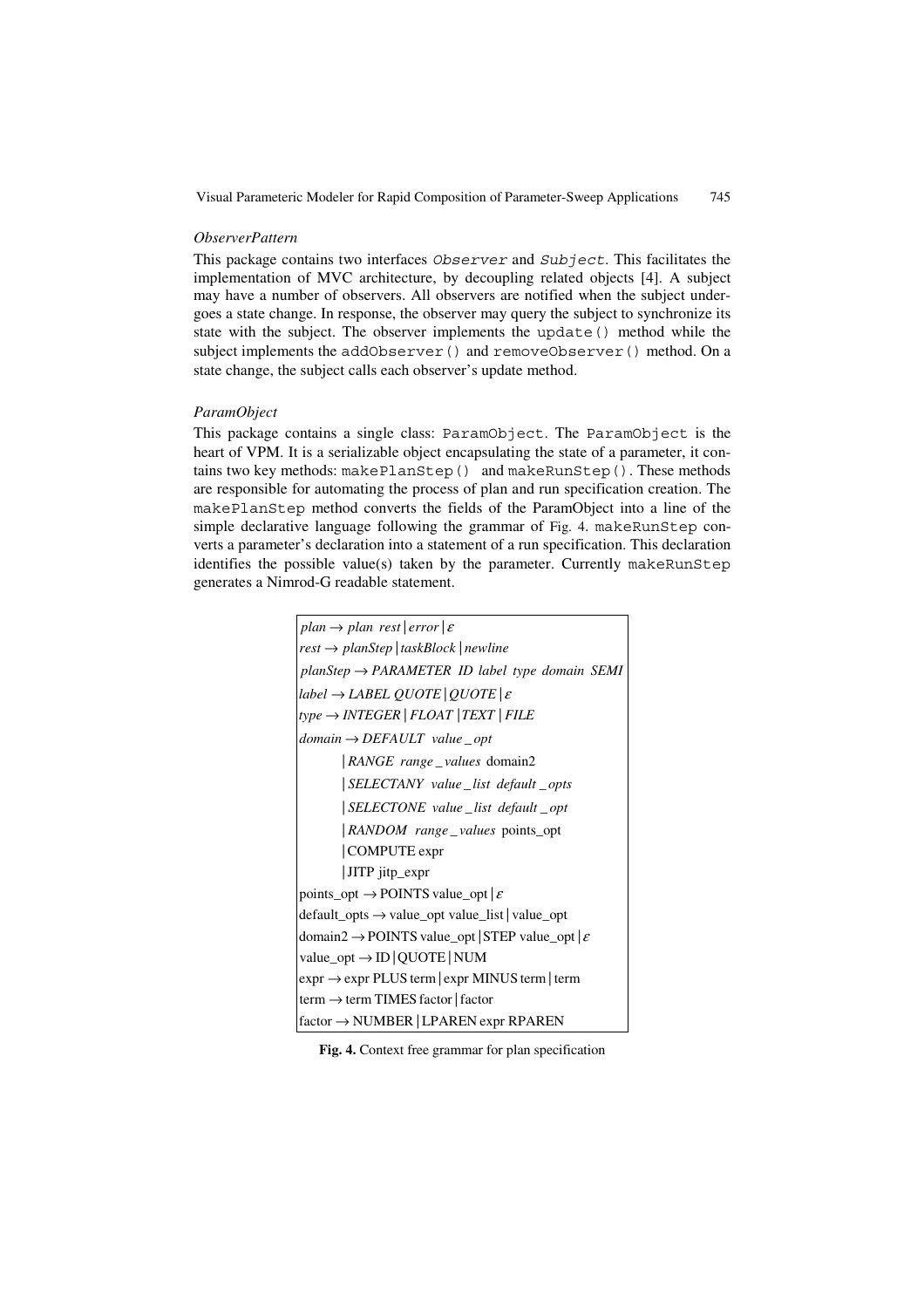## *PFScanner*

PFScanner, (plan file scanner) created using an open source tool called JLex [5], performs lexical analysis of the plan specification. It comes into play when the user wishes to import an existing plan specification into VPM. It interfaces with the PFParser (discussed below) providing it with a stream of identified tokens.

## *PFParser*

PFParser, (plan file parser) written using an open source tool called CUP [6], interfaces with the PFScanner and attempts to match the stream of tokens to a complete parameter or task definition as described by the A context-free grammar shown in grammar in Fig. 4. All caps denote the terminals. In doing so, it generates new ParamObjects or GBTasks. It contains two public methods for the retrieval of ParamObject and GBTasks: getParams() and getTasks().

## *ProjectObject*

ProjectObject encapsulates all the attributes necessary to describe a VPM project. It contains the ParamObjects, GBTasks, paths to input files and other attributes that uniquely identify a project.

# **5 Use Case Study – Molecular Docking Application**

Molecular modeling for drug design involves screening millions of ligand records or molecules of compounds in a chemical database (CDB) to identify those that are potential drugs. This process is called molecular *docking* [7]. It helps scientists explore how two molecules, such as a drug and an enzyme or protein receptor, fit together. Docking each molecule in the target chemical database is both a compute and data intensive task. In [8], a virtual laboratory environment has been developed and demonstrated distributed execution of molecular docking application on Global Grids. The application has been formulated as a parameter sweep application using a simple parameter specification language and deployed on global Grids using the Nimrod-G resource broker.

We now discuss how the application has been parameterized (i.e., the creation of parameter script and parameterisation of data files) using the VPM. In [8], the creation of parameter script and parameterisation of data/configuration files has been carried out manually using a text editor. Although this task is simple, it becomes cumbersome when an application contains multiple data files and has a large number of data entries to be parameterised. This approach is also prone to creating parameter script with syntax errors. The use of visual modeler helps overcome these limitations and aids in the rapid parameterisation of the molecular docking application such as the "Dock" [7] software package.

Fig. 5 shows the parameterisation of docking application configuration input file using VPM. First, the configuration input file is imported into the VPM. When the value of a data item to be parameterised is selected (see the highlighted text "S\_1" in Fig. 5), it appears in the dialogue box where the parameter name can be defined along with the attributes (data type and values). In this example, the name of a data item, "ligand\_atom\_file", indicates the molecule to be screened. As the aim of parameteri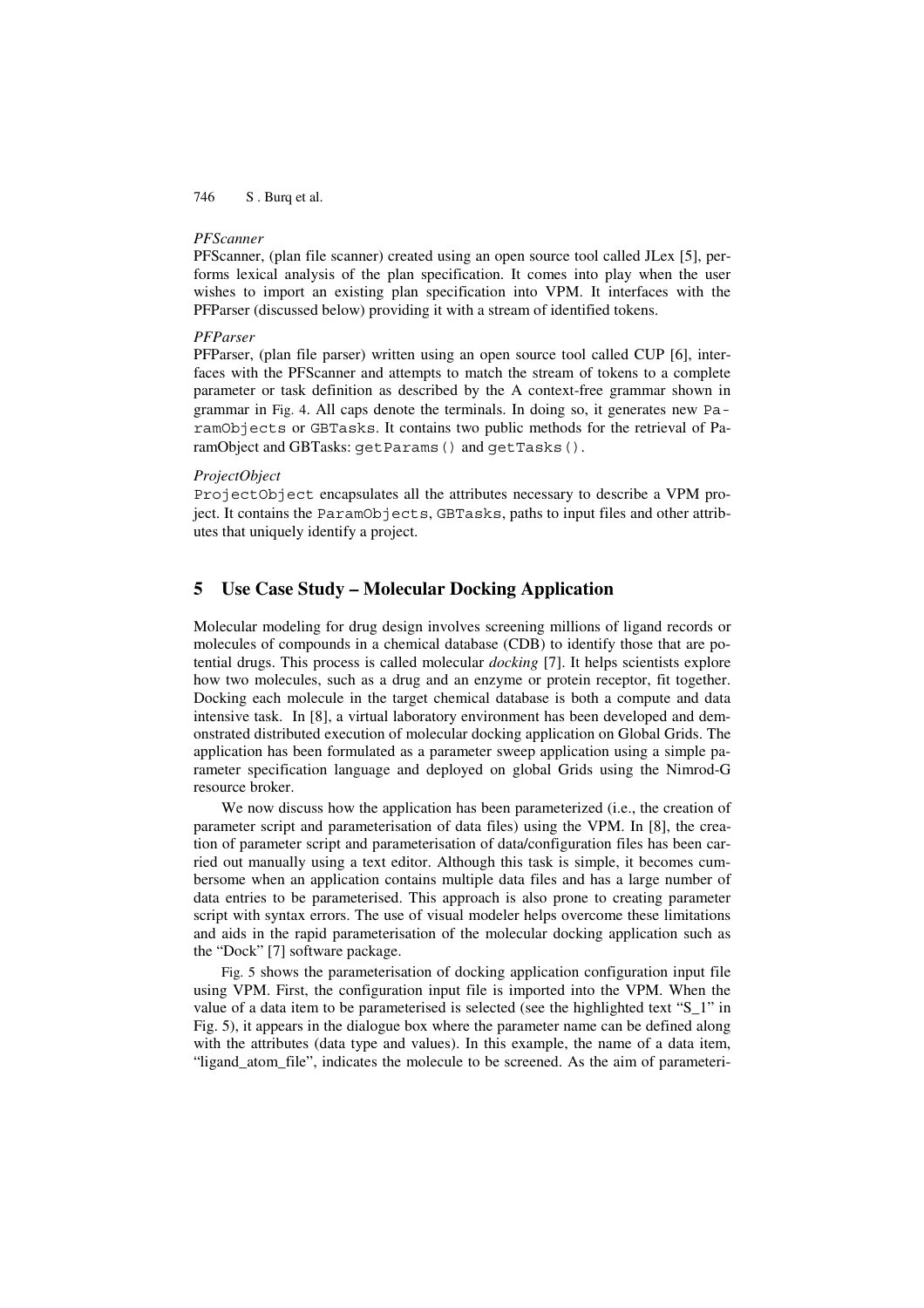sation is to screen multiple molecules, this parameter need to be defined as the "range" data type and then assign values for index start, end, step. For example, to screen the first 2000 molecules in the chemical data base, the initial values to be assigned are 1, 2000, and 1 respectively. VPM will automatically create a parameter statement and add to the script (see the highlighted statement in Figure 6). A task specification creation module provides dialogue facility selection of appropriate commands associated with the execution of a parametric job (see a small window in Fig. 6).

| dock.in                                                                                  |                                |                          |                     |  |                      |                     |
|------------------------------------------------------------------------------------------|--------------------------------|--------------------------|---------------------|--|----------------------|---------------------|
| File Window                                                                              |                                |                          |                     |  |                      |                     |
| <b>Hnput Parameter File</b>                                                              |                                |                          |                     |  |                      |                     |
| torsion minimize                                                                         |                                | yes                      |                     |  |                      |                     |
| match receptor sites                                                                     |                                | no                       |                     |  |                      |                     |
| random search                                                                            |                                | yes                      |                     |  |                      |                     |
| maximum cycles                                                                           |                                | ı.                       |                     |  |                      |                     |
| ligand atom file                                                                         |                                |                          | $S$ 1.mol2          |  |                      |                     |
| receptor site file                                                                       |                                | ece.sph                  |                     |  |                      |                     |
| score grid prefix                                                                        |                                | ece                      |                     |  |                      |                     |
|                                                                                          | vdw definition file            |                          | parameter/vdw.defn  |  |                      |                     |
| chemical definition file                                                                 |                                |                          | parameter/chem.defn |  |                      |                     |
| chemical score file                                                                      | parameter/chem score.tbl       |                          |                     |  |                      |                     |
|                                                                                          |                                |                          |                     |  |                      |                     |
| Parameter:                                                                               | ligand_no                      |                          |                     |  |                      |                     |
| Label:                                                                                   | molecule no                    |                          |                     |  |                      |                     |
| Data Type:                                                                               | Domain Type: range<br>linteger |                          |                     |  |                      |                     |
| s <sub>1</sub><br>Default:                                                               |                                |                          |                     |  |                      |                     |
| Range From:                                                                              |                                |                          | To: 2000            |  | step $\mathbf{v}$  1 |                     |
| Domain                                                                                   |                                |                          |                     |  |                      |                     |
| /Text:                                                                                   |                                |                          |                     |  |                      |                     |
| /Comment                                                                                 |                                |                          |                     |  |                      |                     |
| <b>Create New Parameter</b>                                                              |                                | Asign Existing Parameter |                     |  | Close                | <b>Goto Project</b> |
| ort to incrementarize acleated: Define a Nous Resembles or occide on original Resembles. |                                |                          |                     |  |                      |                     |

**Fig. 5**. The parameterisation of docking configuration input file

| The GridBus Visual Parametric Application Composer                                                                                                                         |                                                                                                                                                                                                                                                                       |                                                                                  |
|----------------------------------------------------------------------------------------------------------------------------------------------------------------------------|-----------------------------------------------------------------------------------------------------------------------------------------------------------------------------------------------------------------------------------------------------------------------|----------------------------------------------------------------------------------|
| File Project Run Window Help                                                                                                                                               |                                                                                                                                                                                                                                                                       |                                                                                  |
| Parameter Files-<br>-Project Plan<br>parameter ligand no "molecule no" integer range from 1 to 2000 step 1;<br>dock.in                                                     |                                                                                                                                                                                                                                                                       |                                                                                  |
|                                                                                                                                                                            | GridBus Paramteric Task Editor                                                                                                                                                                                                                                        |                                                                                  |
|                                                                                                                                                                            | Commands Help                                                                                                                                                                                                                                                         |                                                                                  |
| -Task Descriptions-<br>task main<br>copy root: dock.exe_n <br>copy root: grid. in no<br>node: substitute grid<br>node: execute dock.ex<br>copy node: dock.out n<br>endtask | Task Name: main<br>-Task Description-<br>copy root: dock. exe node:.<br>copy root grid in node:<br>node: substitute grid. in dock. in<br>node: execute dock. exe -i dock. in -o dock.<br>copy node: dock. out node: dock. \$jobname<br>Delete<br>New<br>Save<br>Close | Task Blocks<br>rootstart<br>Inndestart<br>l main<br>rootfinish.<br><b>I</b> main |
| New Param                                                                                                                                                                  | Tasks<br>Generate Run                                                                                                                                                                                                                                                 |                                                                                  |

**Fig. 6**. The creation of docking parameter script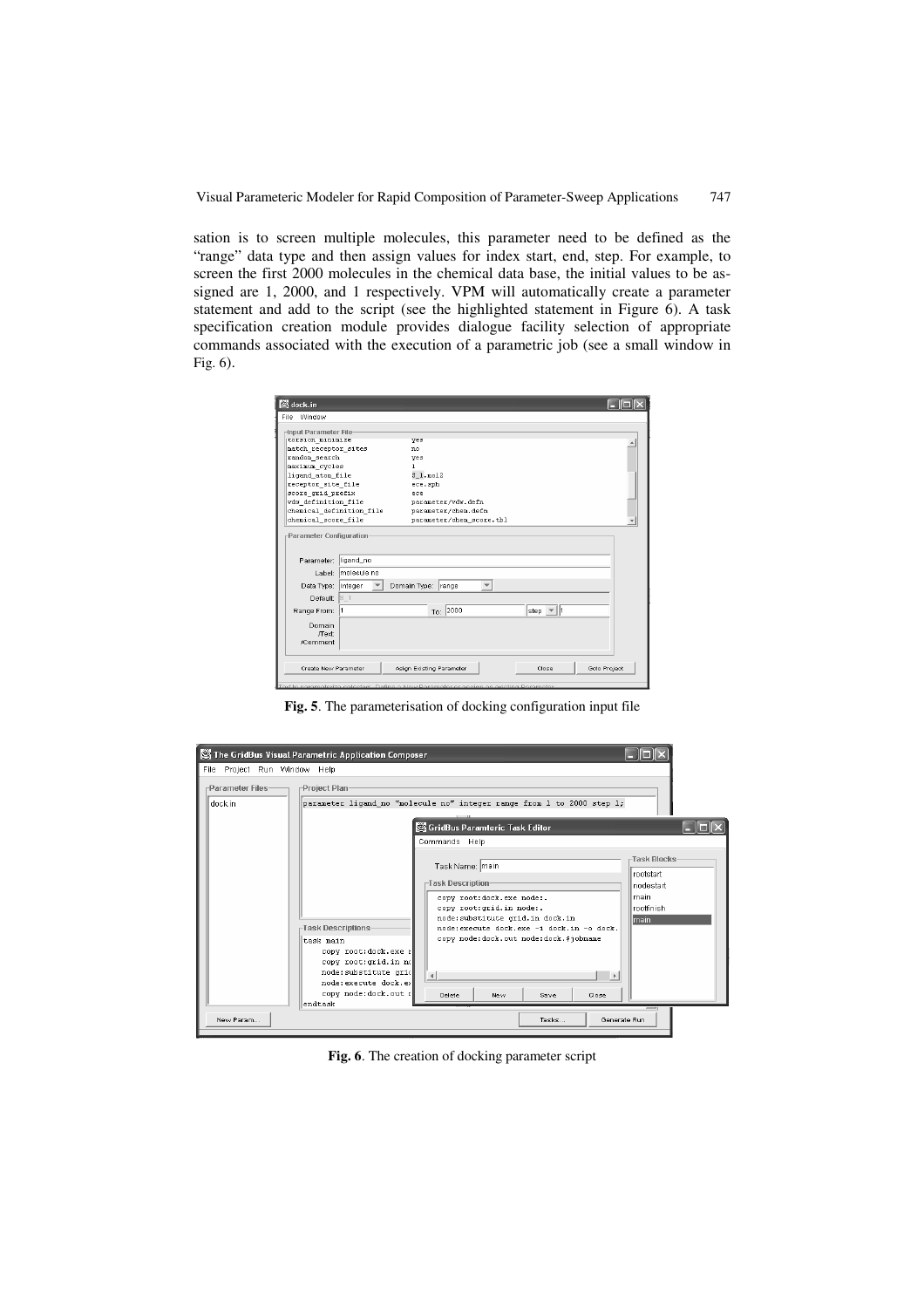## **6 Conclusion**

In this paper, we outlined the need for the development of IDEs and other applications and tools in order to provide the applications scientist with user-friendly environments to run their code on the Grid. We introduced VPM developed to provide one such environment for parameter sweep applications. We identified its key features, while giving some of its implementation details. Finally, we showed how application scientists can use VPM to parameterise their applications. Such parameterised applications can be deployed on Global Grids using the Nimrod-G resource broker.

**Acknowledgements.** We thank Srikumar Venugopal, Elan Kovan, Anthony Sulistio, and Sarana Nutanong for their comments. We thank anonymous reviewers for providing excellent comments.

## **References**

- [1] D. Abramson et. al., EnFuzion Tutorial, Chapter 4, EnFuzion Manual, 2002. Available at: http://www.csse.monash.edu.au/cluster/enFuzion/tutorial.htm
- [2] D. Abramson, R. Sosic, J. Giddy, and B. Hall, *Nimrod: A Tool for Performing Parameterised Simulations using Distributed Workstations*, Proceedings of the 4th IEEE Symposium on High Performance Distributed Computing, Virginia, August 1995.
- [3] I. Foster and C. Kesselman (editors), *The Grid: Blueprint for a Future Computing Infrastructure*, Morgan Kaufmann Publishers, USA, 1999.
- [4] G. Krasner and S. Pope, *A cookbook for using the model-view controller user interface paradigm in Smalltalk-80,* Journal of Object-Oriented Programming, 1(3):26–49, August/September 1988.
- [5] E. Berk, *JLex: A lexical analyzer generator for Java(TM)*, Department of Computer Science, Princeton University Version 1.2.5, September 6, 2000
- http://www.cs.princeton.edu/~appel/modern/java/JLex/ [6] S. E. Hudson, *CUP: LALR Parser Generator for Java(TM)*, GVU Center, Georgia Tech.
- Version 0.10, July 1999 http://www.cs.princeton.edu/~appel/modern/java/CUP
- [7] T. Ewing (editor), *DOCK Version 4.0 Reference Manual*, University of California at San Francisco (UCSF), USA, 1998. Online version: http://www.cmpharm.ucsf.edu/kuntz/dock.html
- [8] R. Buyya, K. Branson, J. Giddy, and D. Abramson, *The Virtual Laboratory: Enabling Molecular Modelling for Drug Design on the World Wide Grid*, Journal of Concurrency and Computations: Practice and Experience, Wiley, USA, Jan 2003.
- [9] R. Buyya, D. Abramson, and J. Giddy, *Nimrod-G: An Architecture for a Resource Management and Scheduling System in a Global Computational Grid*, The 4th International Conference on High Performance Computing in Asia-Pacific Region (HPC Asia 2000), Beijing, China, May 2002.
- [10] H. Casanova, G. Obertelli, F. Berman, and R. Wolski, *The AppLeS Parameter Sweep Template: User-Level Middleware for the Grid*, Proceedings of the Super Computing (SC 2002) Conference, Dallas, USA.
- [11] M. Yarrow, K. McCann, R. Biswas, and R. Van der Wijngaart, *An Advanced User Interface Approach for Complex Parameter Study Process Specification on the Information Power Grid*, Proceedings of the 1<sup>st</sup> Workshop on Grid Computing (GRID 2002), Bangalore, India, Dec. 2000.